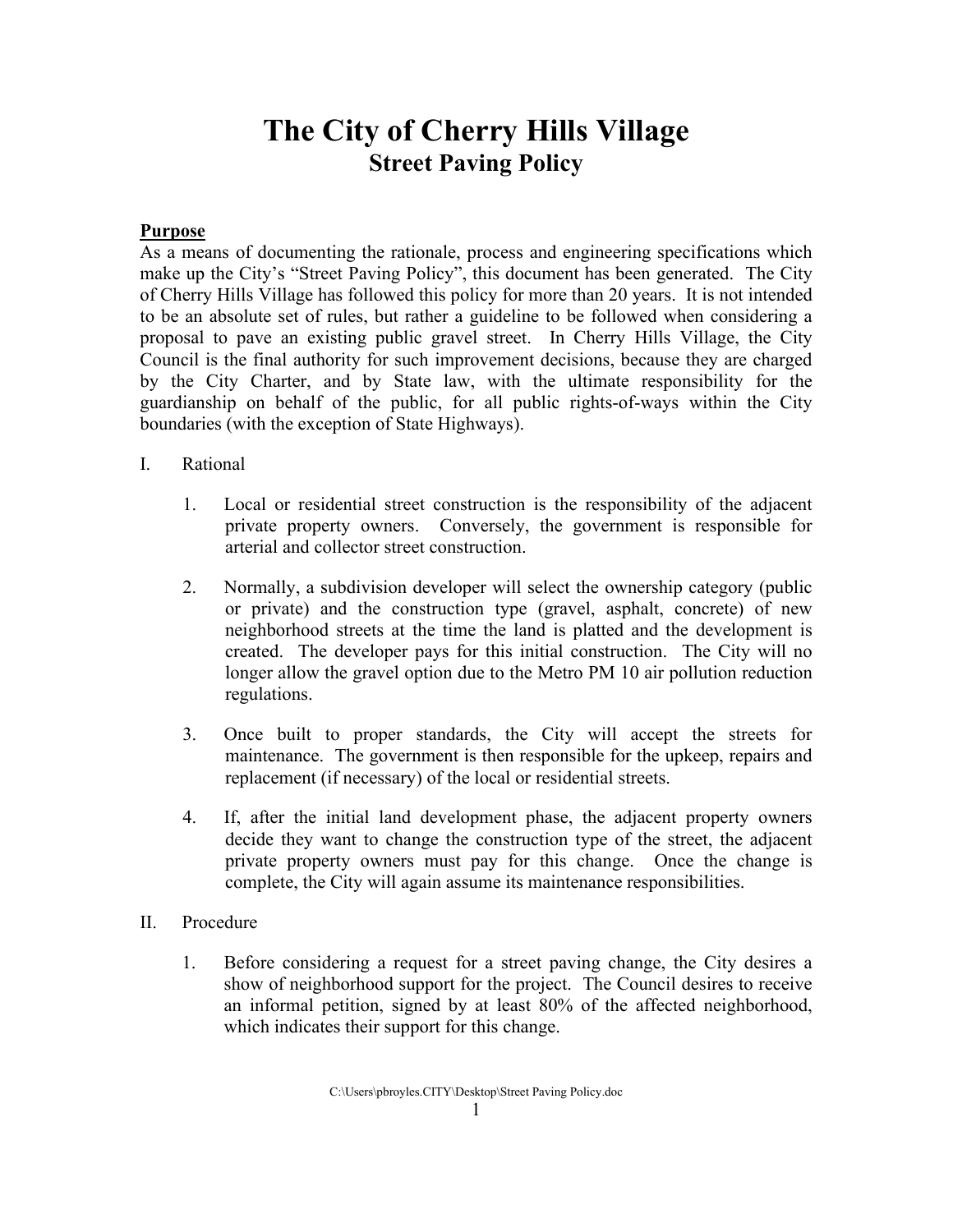# **The City of Cherry Hills Village Street Paving Policy**

- 2. Once the petition is received, the City will conduct an engineering analysis of the area and prepare a cost estimate for the project. This analysis will document the existing street specifications and drainage facilities. It will also identify the upgrade standards and any modifications to the public right-ofway, which may be necessary. This step will include a map of the area and a preliminary designation of those properties, which might logically be assessed for the cost of the construction.
- 3. Armed with the information gained during the first two steps, neighborhood representatives are invited to meet with the City staff to discuss the project. Modifications to the proposed project are made as necessary.
- 4. A public hearing is scheduled and advertised before the City Council.
- 5. The City Council holds a public hearing to determine the following points:
	- a) Does the overwhelming majority of the neighborhood desire to change the construction type of the street?
	- b) How will the project be paid for and allocated among the property owners (voluntary cash contributions or special assessment district)?
	- c) Confirmation of the engineering aspects of the project.
- 6. City Council will then authorize (or reject) the project and establish a funding program.
- III. Engineering Specifications
	- 1. The City utilizes the standards and specifications, specified in the Asphalt Institute's Manual MS-1. This document requires a standard, six-inch compacted thickness of full strength asphalt. To reduce costs, up to two (2) inches of asphalt thickness may be reduced, providing the designated roadway to be paved has four inches of Colorado Class 6 road base materials, compacted to 95% density. The City may increase or decrease asphalt and sub-grade (road base) thickness requirements based on site specific conditions or traffic volumes.
	- 2. Street side drainage facilities, including driveway culverts, will be factored into the project.